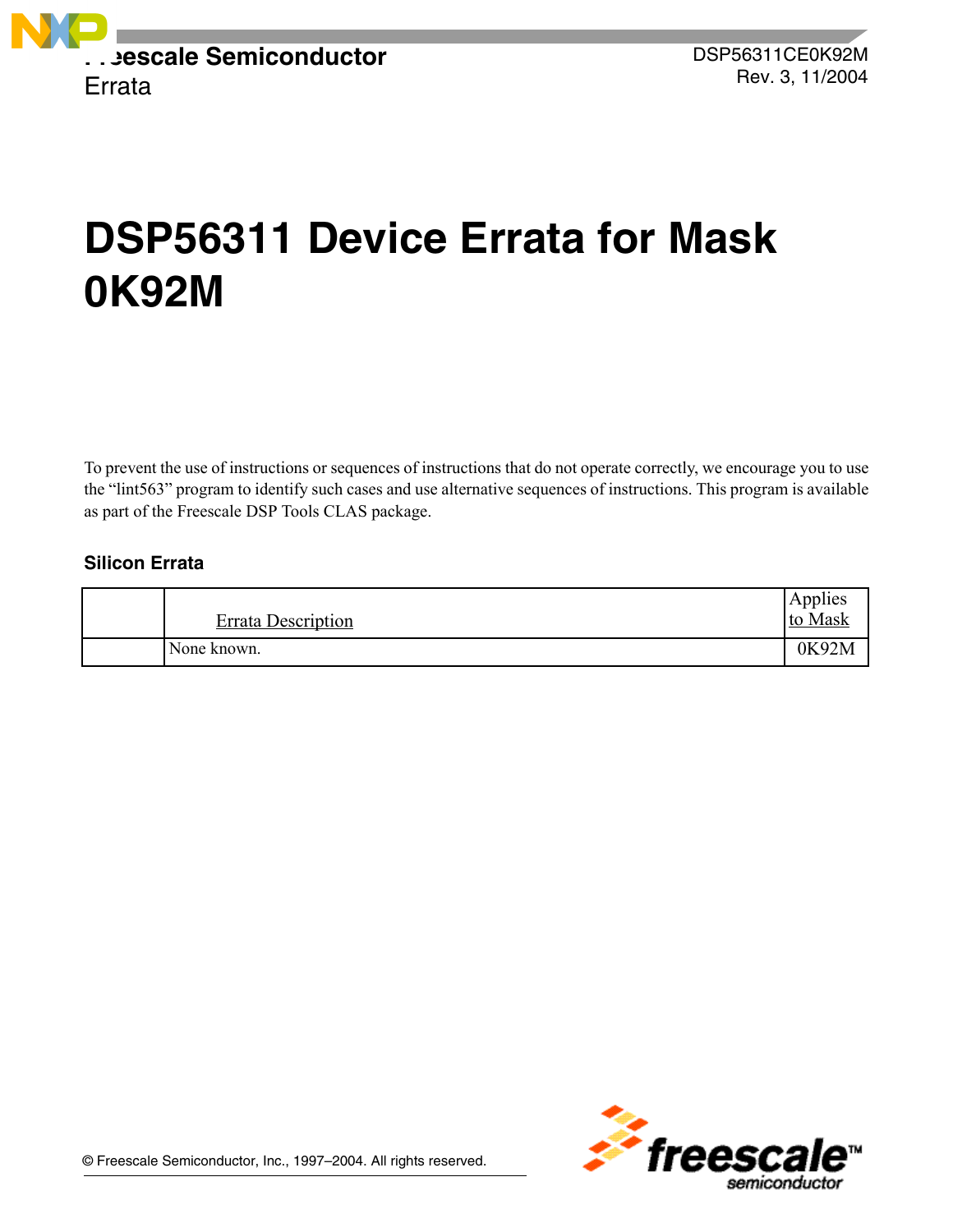

|     | Description (revised 11/9/98):                                                                                                                                                                                                                                                                                      | 0K92M |
|-----|---------------------------------------------------------------------------------------------------------------------------------------------------------------------------------------------------------------------------------------------------------------------------------------------------------------------|-------|
|     | XY memory data move does not work properly under one of the following two<br>situations:                                                                                                                                                                                                                            |       |
|     | <b>1.</b> The X-memory move destination is internal I/O and the Y-memory move<br>source is a register used as destination in the previous adjacent move<br>from non Y-memory                                                                                                                                        |       |
|     | 2. The Y-memory move destination is a register used as source in the next<br>adjacent move to non Y-memory.                                                                                                                                                                                                         |       |
|     | Here are examples of the two cases (where $x:(r1)$ is a peripheral):                                                                                                                                                                                                                                                |       |
|     | Example 1:                                                                                                                                                                                                                                                                                                          |       |
| ED1 | move #\$12, y0<br>move $x0, x: (r7)$ $y0, y: (r3)$ (while $x: (r7)$ is a peripheral).                                                                                                                                                                                                                               |       |
|     | Example 2:                                                                                                                                                                                                                                                                                                          |       |
|     | $x1, y0, a x1, x: (r1) + y: (r6) + y0$<br>mac<br>y0, y1<br>move                                                                                                                                                                                                                                                     |       |
|     | Any of the following alternatives can be used:                                                                                                                                                                                                                                                                      |       |
|     | <b>1.</b> a. Separate these two consecutive moves by any other instruction.                                                                                                                                                                                                                                         |       |
|     | 2. b. Split XY Data Move to two moves.                                                                                                                                                                                                                                                                              |       |
|     | Pertains to: DSP56300 Family Manual, Section B-5 "Peripheral pipeline<br>restrictions.                                                                                                                                                                                                                              |       |
|     | Description (added before 2/18/1996):                                                                                                                                                                                                                                                                               | 0K92M |
| ED3 | BL pin timings T198 and T199 in the data sheet are changed, improving the<br>arbitration latency: T198 is $5$ ns (max), T199 is 0 ns (min).                                                                                                                                                                         |       |
|     | Pertains to: Data Sheet, Synchronous Timings (SRAM) table, Table 2-17.                                                                                                                                                                                                                                              |       |
|     | Description (added 1/27/98):                                                                                                                                                                                                                                                                                        | 0K92M |
| ED7 | When activity is passed from one DMA channel to another and the DMA interface<br>accesses external memory (which requires one or more wait states), the DACT and<br>DCH status bits in the DMA Status Register (DSTR) may indicate improper activity<br>status for DMA Channel 0 (DACT = 1 and DCH $[2:0] = 000$ ). |       |
|     | Workaround:                                                                                                                                                                                                                                                                                                         |       |
|     | None.                                                                                                                                                                                                                                                                                                               |       |
|     | This is not a bug, but a specification update.                                                                                                                                                                                                                                                                      |       |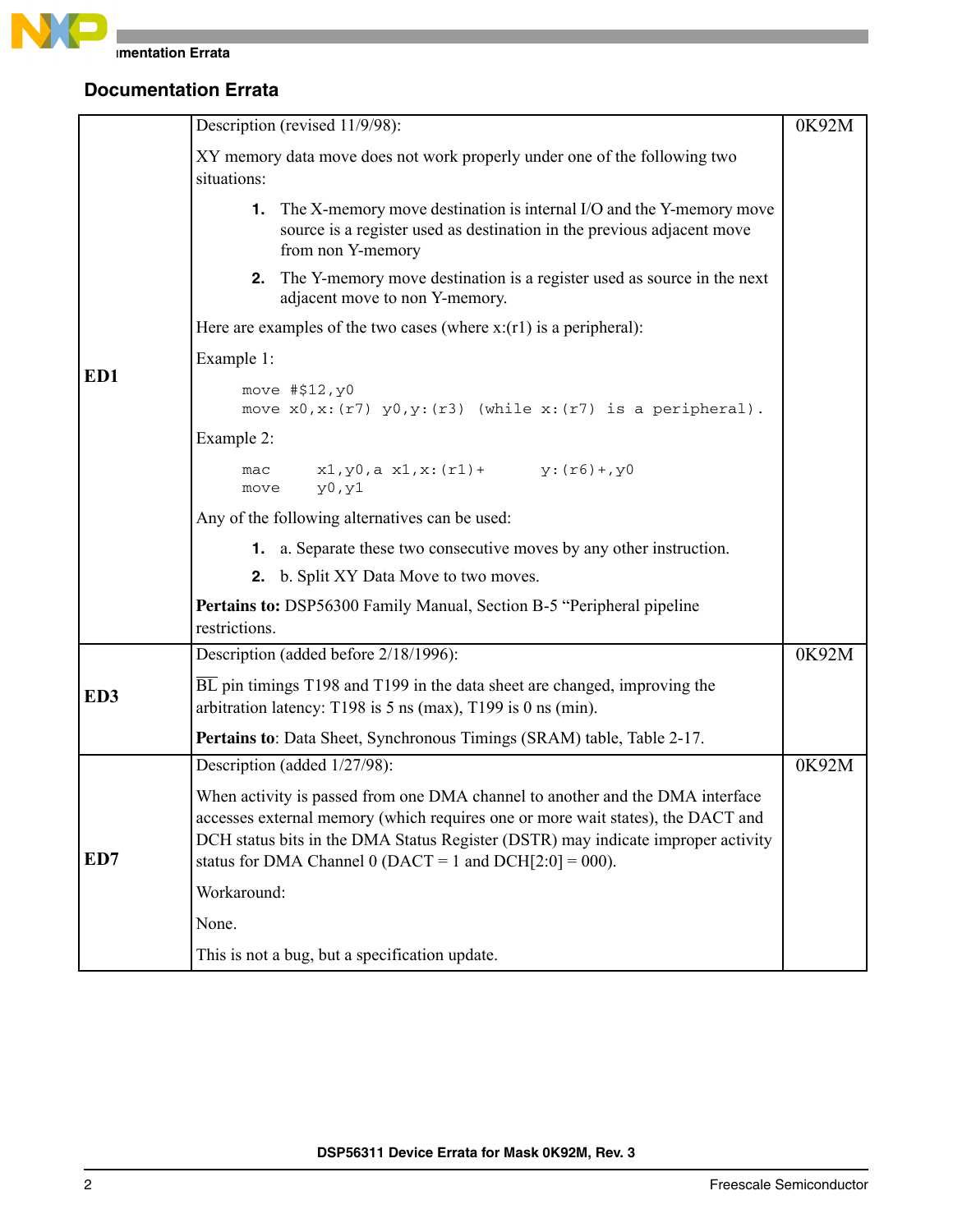

Ï

|                 | Description (added 1/27/98):                                                                                                                                                                                                        | 0K92M |
|-----------------|-------------------------------------------------------------------------------------------------------------------------------------------------------------------------------------------------------------------------------------|-------|
|                 | When the SCI is configured in Synchronous mode, internal clock, and all the SCI<br>pins are enabled simultaneously, an extra pulse of 1 DSP clock length is provided on<br>the SCLK pin. Workaround:                                |       |
| ED <sub>9</sub> | <b>1.</b> Enable an SCI pin other than SCLK.                                                                                                                                                                                        |       |
|                 | <b>2.</b> In the next instruction, enable the remaining SCI pins, including the<br>SCLK pin.                                                                                                                                        |       |
|                 | This is not a bug, but a specification update.                                                                                                                                                                                      |       |
|                 | Description (added 7/21/98):                                                                                                                                                                                                        | 0K92M |
| <b>ED15</b>     | The DRAM Control Register (DCR) should not be changed while refresh is enabled.<br>If refresh is enabled only a write operation that disables refresh is allowed.                                                                   |       |
|                 | Workaround:                                                                                                                                                                                                                         |       |
|                 | First disable refresh by clearing the BREN bit, than change other bits in the DCR<br>register, and finally enable refresh by setting the BREN bit.                                                                                  |       |
|                 | Description (added 9/28/98):                                                                                                                                                                                                        | 0K92M |
| <b>ED17</b>     | In all DSP563xx technical data sheets, a note is to be added under "AC Electrical<br>Characteristics" that although the minimum value for "Frequency of Extal" is 0MHz,<br>the device AC test conditions are 15MHz and rated speed. |       |
|                 | Workaround:                                                                                                                                                                                                                         |       |
|                 | N/A                                                                                                                                                                                                                                 |       |
|                 | Description (added 11/24/98):                                                                                                                                                                                                       | 0K92M |
| <b>ED20</b>     | In the Technical Datasheet Voh-TTL should be listed at 2.4 Volts, not as:                                                                                                                                                           |       |
|                 | $TTL = Vcc-0.4$                                                                                                                                                                                                                     |       |
|                 | Workaround: This is a documentation update.                                                                                                                                                                                         |       |
|                 | Description (added 11/24/98):                                                                                                                                                                                                       | 0K92M |
| <b>ED24</b>     | The technical datasheet supplies a maximum value for internal supply current in<br>Normal, Wait, and Stop modes. These values will be removed because we will<br>specify only a "Typical" current.                                  |       |
|                 | Workaround: This is a documentation update.                                                                                                                                                                                         |       |
|                 | Description (added 1/6/99):                                                                                                                                                                                                         | 0K92M |
|                 | The specification DMA Chapter is wrong.                                                                                                                                                                                             |       |
| <b>ED26</b>     | "Due to the DSP56300 Core pipeline, after DE bit in DCRx is set, the corresponding<br>DTDx bit in DSTR will be cleared only after two instruction cycles."                                                                          |       |
|                 | Should be replaced with:                                                                                                                                                                                                            |       |
|                 | "Due to the DSP56300 Core pipeline, after DE bit in DCRx is set, the corresponding<br>DTDx bit in DSTR will be cleared only after three instruction cycles."                                                                        |       |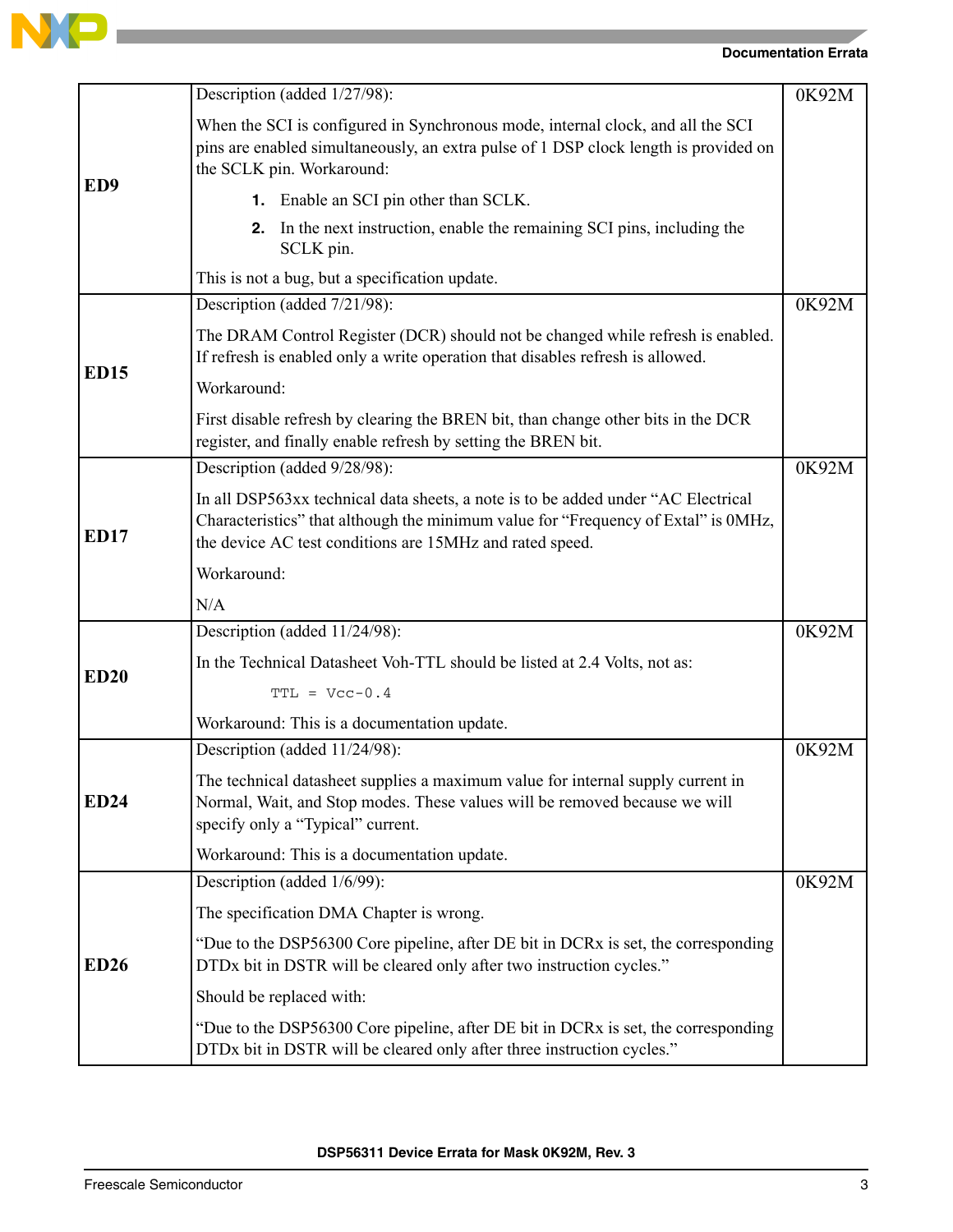

|             | Description (added 1/7/1997; identified as Documentation Errata 2/1/99):                                                                                                                                                                                                                         | 0K92M |
|-------------|--------------------------------------------------------------------------------------------------------------------------------------------------------------------------------------------------------------------------------------------------------------------------------------------------|-------|
|             | When two consecutive LAs have a conditional branch instruction at LA-1 of the<br>internal loop, the part does not operate properly. For example, the following sequence<br>may generate incorrect results:                                                                                       |       |
|             | DO #5, LABEL1<br><b>NOP</b><br>DO #4, LABEL2<br><b>NOP</b><br>MOVE $(R0)$ +<br>; conditional branch at LA-1 of<br>BSCC _DEST<br>internal loop                                                                                                                                                    |       |
| <b>ED28</b> | internal LA<br><b>NOP</b>                                                                                                                                                                                                                                                                        |       |
|             | LABEL2<br>; external LA<br>NOP<br>LABEL1<br>NOP<br>NOP<br>$_DEST$<br>NOP<br><b>NOP</b>                                                                                                                                                                                                           |       |
|             | <b>RTS</b><br>Workaround: Put an additional NOP between LABEL2 and LABEL1.                                                                                                                                                                                                                       |       |
|             | <b>Pertains to:</b> DSP56300 Family Manual, Appendix B, Section B-4.1.3, "At LA-1."                                                                                                                                                                                                              |       |
|             | Description (added 9/12/1997; identified as a Documentation errata 2/1/99):                                                                                                                                                                                                                      | 0K92M |
| <b>ED29</b> | When the ESSI transmits data with the CRA Word Length Control bits<br>$(WL[2:0]) = 100$ , the ESSI is designed to duplicate the last bit of the 24-bit<br>transmission eight times to fill the 32-bit shifter. Instead, after shifting the 24-bit<br>word correctly, eight 0s are being shifted. |       |
|             | Workaround:                                                                                                                                                                                                                                                                                      |       |
|             | None at this time.                                                                                                                                                                                                                                                                               |       |
|             | <b>Pertains to:</b> UM, Section 7.4.1.7, "CRA Word Length Control." The table number is<br>$7-2.$                                                                                                                                                                                                |       |
|             | Description (added 9/12/1997; identified as a Documentation errata 2/1/99):                                                                                                                                                                                                                      | 0K92M |
|             | When the ESSI transmits data in the On-Demand mode (i.e., $MOD = 1$ in CRB and<br>$DC[4:0] = $00000$ in CRA) with WL[2:0] = 100, the transmission does not work<br>properly.                                                                                                                     |       |
| <b>ED30</b> | Workaround:                                                                                                                                                                                                                                                                                      |       |
|             | To ensure correct operation, do not use the On-Demand mode with the<br>$WL[2:0] = 100$ 32-bit Word-Length mode.                                                                                                                                                                                  |       |
|             | Pertains to: UM, Section 7.5.4.1, "Normal/On-Demand Mode Selection."                                                                                                                                                                                                                             |       |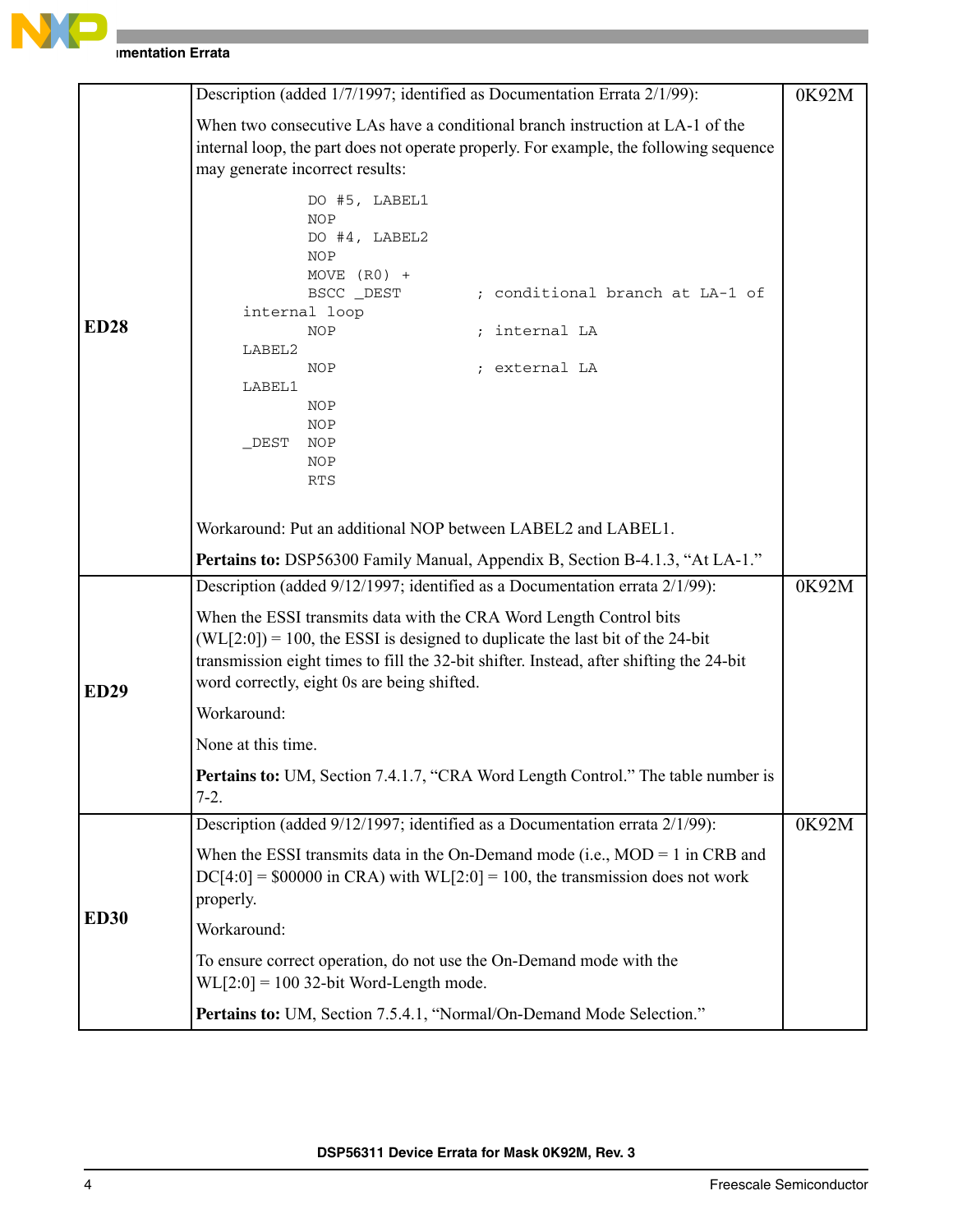

| <b>ED31</b> | Description (added 9/12/1997; modified 9/15/1997; identified as a Documentation<br>errata 2/1/99):                                                                                                                                                                                                                                                                                                                  | 0K92M |
|-------------|---------------------------------------------------------------------------------------------------------------------------------------------------------------------------------------------------------------------------------------------------------------------------------------------------------------------------------------------------------------------------------------------------------------------|-------|
|             | Programming the ESSI to use an internal frame sync (i.e., $SCD2 = 1$ in CRB) causes<br>the SC2 and SC1 signals to be programmed as outputs. If however, the corresponding<br>multiplexed pins are programmed by the Port Control Register (PCR) to be GPIOs,<br>then the GPIO Port Direction Register (PRR) chooses their direction, but this causes<br>the ESSI to use an external frame sync if GPIO is selected. |       |
|             | This errata and workaround apply to both ESSI0 and ESSI1.<br>Note:                                                                                                                                                                                                                                                                                                                                                  |       |
|             | Workaround: To assure correct operation, either program the GPIO pins as outputs or<br>configure the pins in the PCR as ESSI signals.                                                                                                                                                                                                                                                                               |       |
|             | The default selection for these signals after reset is GPIO.<br>Note:                                                                                                                                                                                                                                                                                                                                               |       |
|             | Pertains to: UM, Section 7.4.2.4, "CRB Serial Control Direction 2 (SCD2) Bit 4"                                                                                                                                                                                                                                                                                                                                     |       |
|             | Description (added 11/9/98; identified as a Documentation errata 2/1/99):                                                                                                                                                                                                                                                                                                                                           | 0K92M |
|             | When returning from a long interrupt (by RTI instruction), and the first instruction<br>after the RTI is a move to a DALU register $(A, B, X, Y)$ , the move may not be<br>correct, if the 16-bit arithmetic mode bit (bit 17 of SR) is changed due to the restoring<br>of SR after RTI.                                                                                                                            |       |
| <b>ED32</b> | Workaround: Replace the RTI with the following sequence:                                                                                                                                                                                                                                                                                                                                                            |       |
|             | ssl, sr<br>movec<br>nop<br>rti                                                                                                                                                                                                                                                                                                                                                                                      |       |
|             | Pertains to: DSP56300 Family Manual. Add a new section to Appendix B that is<br>entitled "Sixteen-Bit Compatibility Mode Restrictions."                                                                                                                                                                                                                                                                             |       |

and the control of the control of the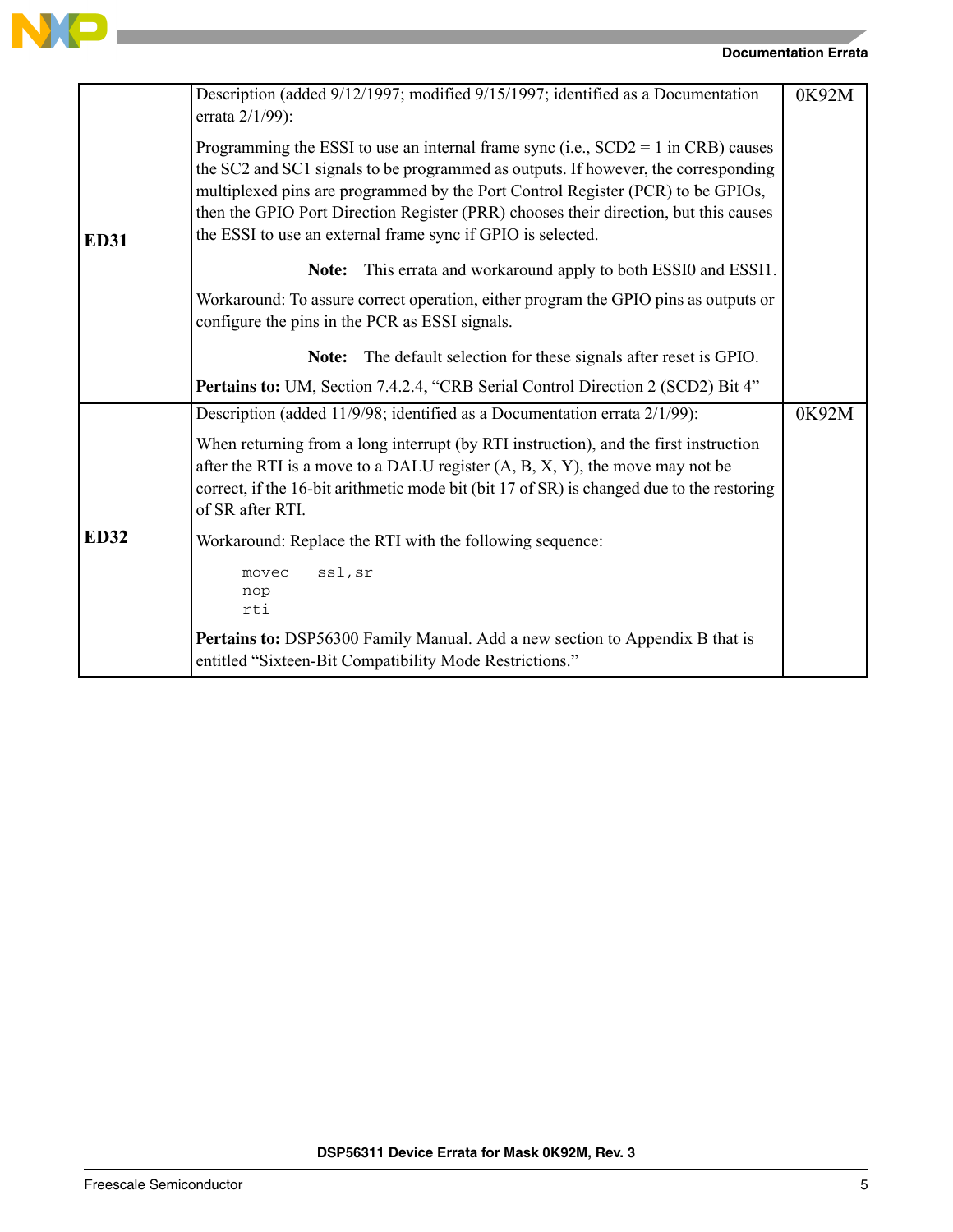

|             | Description (added 12/16/98; identified as a Documentation errata 2/1/99):                                                                                         | 0K92M |
|-------------|--------------------------------------------------------------------------------------------------------------------------------------------------------------------|-------|
|             | When Stack Extension mode is enabled, a use of the instructions BRKcc or ENDDO<br>inside do loops might cause an improper operation.                               |       |
|             | If the loop is non nested and has no nested loop inside it, the errata is relevant only if<br>LA or LC values are being used outside the loop.                     |       |
|             | Workaround: If Stack Extension is used, emulate the BRKcc or ENDDO as in the<br>following examples. We split between two cases, finite loops and do forever loops. |       |
|             | 1) Finite DO loops (i.e. not DO FOREVER loops)                                                                                                                     |       |
|             | <b>BRKCC</b>                                                                                                                                                       |       |
|             | Original code:                                                                                                                                                     |       |
|             | do #N,label1                                                                                                                                                       |       |
|             | .<br>.                                                                                                                                                             |       |
| <b>ED33</b> | do #M, label2                                                                                                                                                      |       |
|             | .                                                                                                                                                                  |       |
|             | .<br>BRKCC                                                                                                                                                         |       |
|             |                                                                                                                                                                    |       |
|             | label2                                                                                                                                                             |       |
|             |                                                                                                                                                                    |       |
|             | .                                                                                                                                                                  |       |
|             | label1                                                                                                                                                             |       |
|             | Will be replaced by:                                                                                                                                               |       |
|             | do #N, label1                                                                                                                                                      |       |
|             | .                                                                                                                                                                  |       |
|             | .<br>do #M, label2                                                                                                                                                 |       |
|             | .                                                                                                                                                                  |       |
|             | .<br>fix_brk_routine<br>Jcc                                                                                                                                        |       |
|             |                                                                                                                                                                    |       |
|             | .                                                                                                                                                                  |       |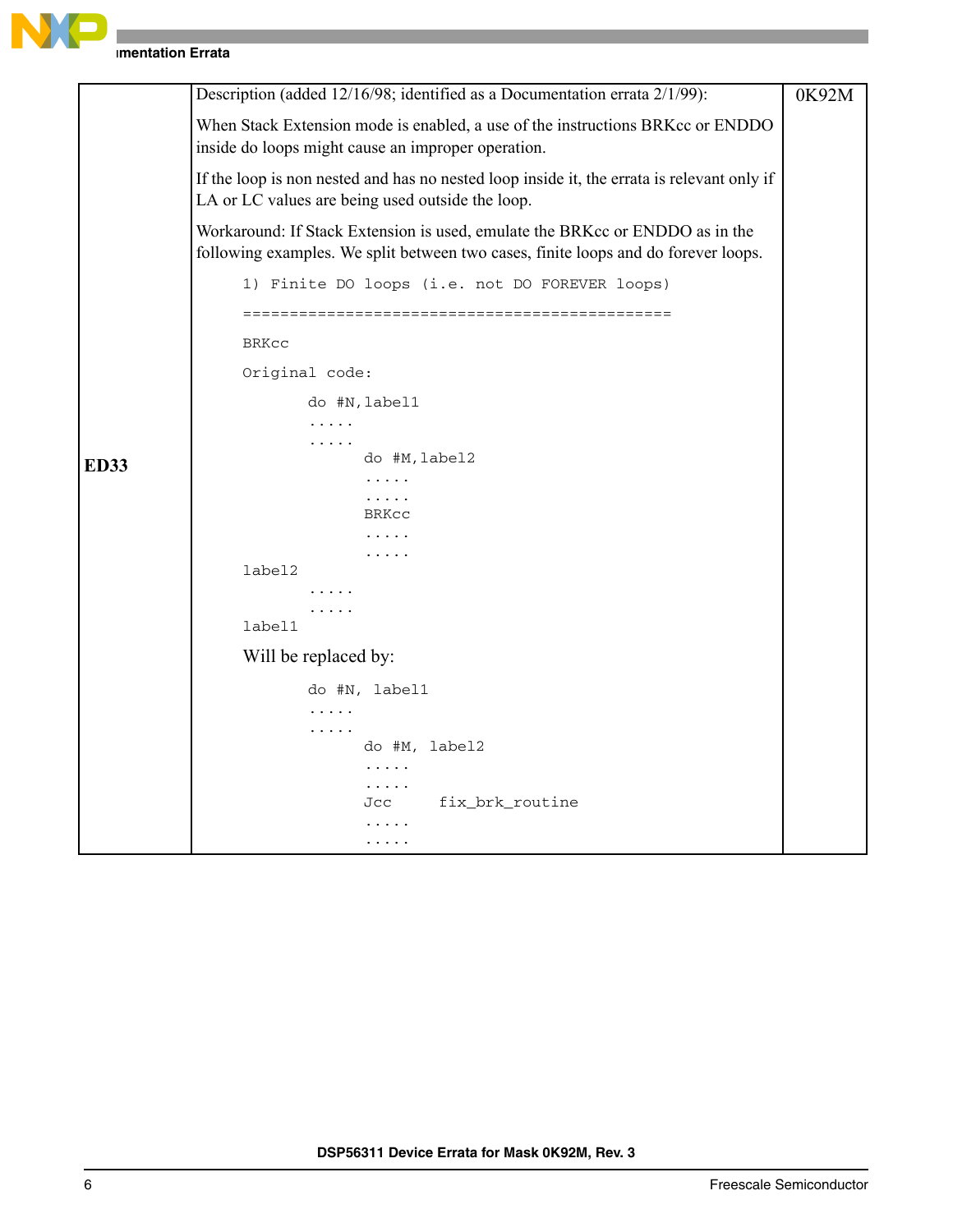

|            | nop_before_label2                      | 0K92M |
|------------|----------------------------------------|-------|
|            | ; This instruction must be NOP.<br>nop |       |
|            | label2                                 |       |
|            | .                                      |       |
|            |                                        |       |
|            | label1                                 |       |
|            | $\cdots$                               |       |
|            | .                                      |       |
|            | fix_brk_routine                        |       |
|            | move #1, lc                            |       |
|            | jmp nop_before_label2                  |       |
|            |                                        |       |
|            | <b>ENDDO</b>                           |       |
|            | ------                                 |       |
|            | Original code:                         |       |
|            | do #M, label1                          |       |
|            | .                                      |       |
|            | $\cdots$                               |       |
| ED33 cont. | do #N, label2                          |       |
|            | $\cdots$                               |       |
|            | $\cdots$                               |       |
|            | <b>ENDDO</b>                           |       |
|            | .                                      |       |
|            | .                                      |       |
|            | label2                                 |       |
|            | .                                      |       |
|            | .<br>label1                            |       |
|            |                                        |       |
|            | Will be replaced by:                   |       |
|            | do #M, label1                          |       |
|            | .                                      |       |
|            | $\cdots$                               |       |
|            | do #N, label2                          |       |
|            | .                                      |       |
|            | .                                      |       |
|            | fix_enddo_routine<br>JMP               |       |

**DSP56311 Device Errata for Mask 0K92M, Rev. 3**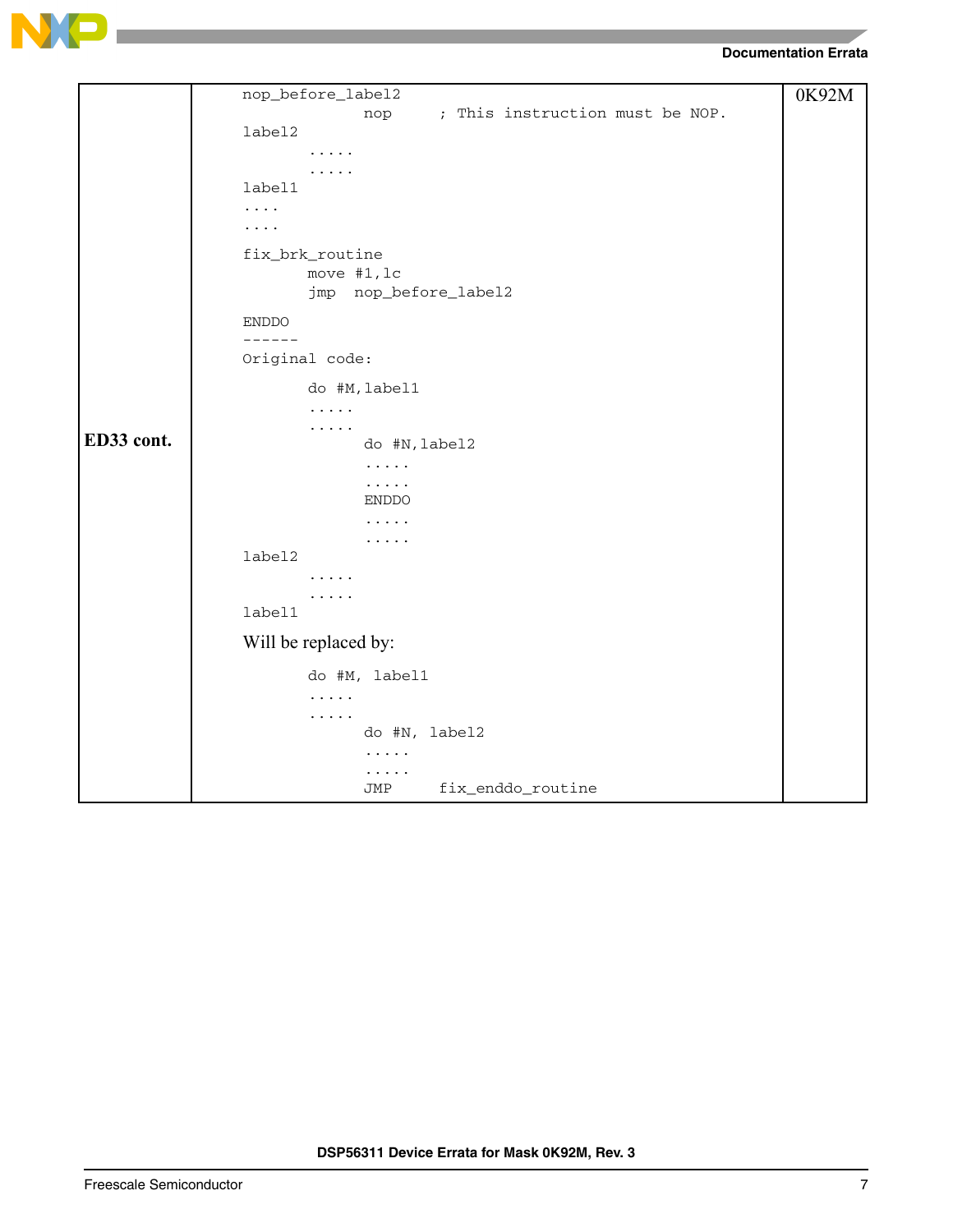

```
ED33 cont.
     nop_after_jmp
                   NOP ; This instruction must be NOP.
                   .....
                   .....
     label2
            .....
            .....
     label1
     ....
     ....
     fix_enddo_routine
            move #1,lc
            move #nop_after_jmp,la
            jmp nop_after_jmp
     2) DO FOREVER loops
     ===================
     BRKcc
     -----
     Original code:
            do #M,label1
             .....
             .....
                   do forever,label2
                   .....
                   .....
                   BRKcc
                   .....
                   .....
     label2
             .....
             .....
     label1
                                                                   0K92M
```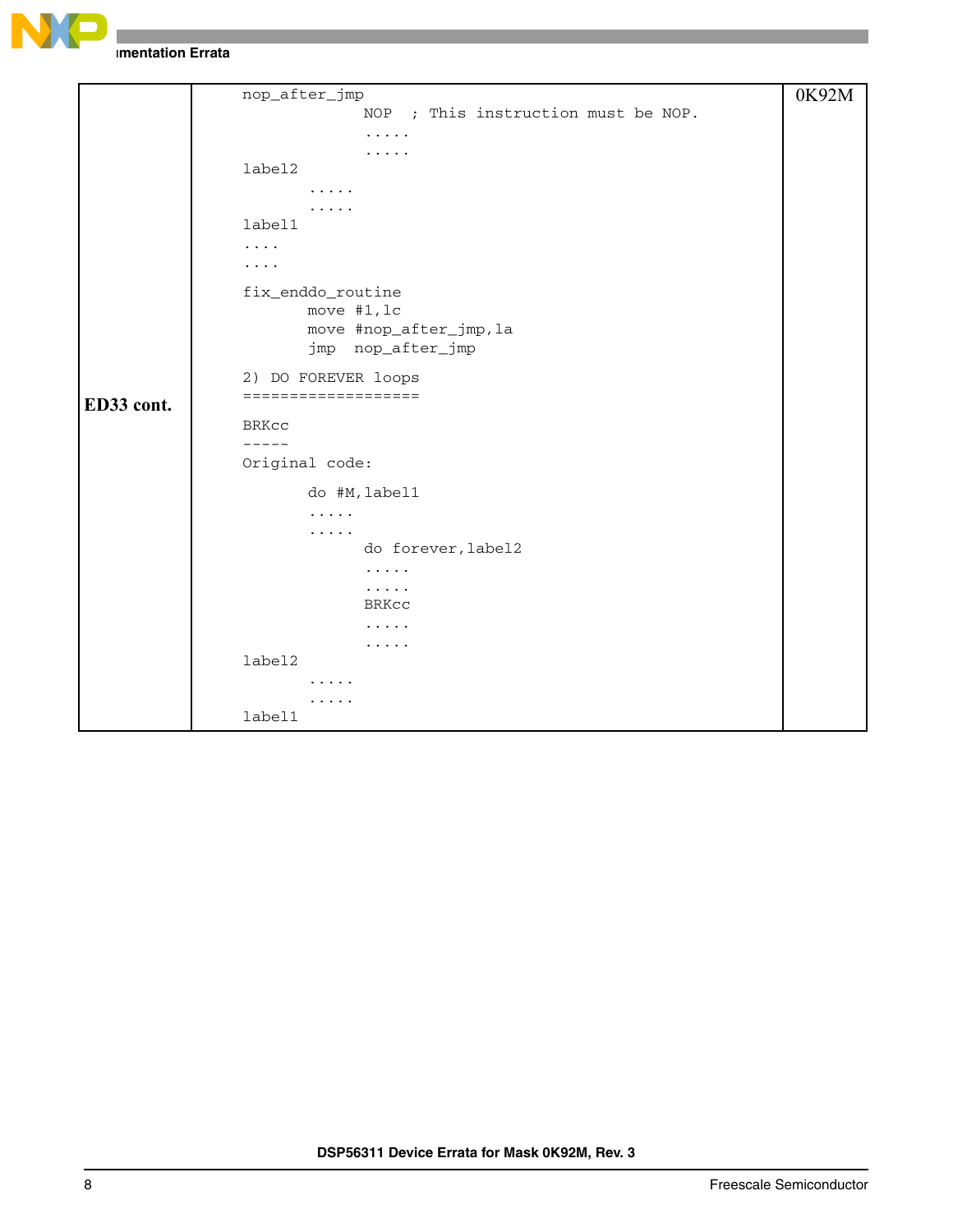



|            | Will be replaced by:                                            | 0K92M |
|------------|-----------------------------------------------------------------|-------|
|            | do #M, label1                                                   |       |
|            | .                                                               |       |
|            | .                                                               |       |
|            | do forever, label2                                              |       |
|            | $\cdots$                                                        |       |
|            | .                                                               |       |
|            | fix_brk_forever_routine ; <---<br>JScc                          |       |
|            | note: JScc and not Jcc                                          |       |
|            | .                                                               |       |
|            | .                                                               |       |
|            | nop_before_label2                                               |       |
|            | nop ; This instruction must be NOP.                             |       |
|            | label2                                                          |       |
|            | .                                                               |       |
|            |                                                                 |       |
| ED33 cont. | label1                                                          |       |
|            | .                                                               |       |
|            | .                                                               |       |
|            | fix_brk_forever_routine                                         |       |
|            | move $\operatorname{ssh}$ , x:<> ; <> is some reserved not used |       |
|            | address (for temporary data)                                    |       |
|            | move #nop_before_label2, ssh                                    |       |
|            | $bc1r$ #16, ssl<br>$\sim$ $\sim$ $\sim$ $\sim$ $\sim$ $\sim$    |       |
|            | move #1, lc                                                     |       |
|            | $;$ <---- note: "rti" and not "rts" !<br>rti                    |       |
|            | <b>ENDDO</b>                                                    |       |
|            | ------                                                          |       |
|            | Original code:                                                  |       |
|            | do #M, label1                                                   |       |
|            |                                                                 |       |
|            | .                                                               |       |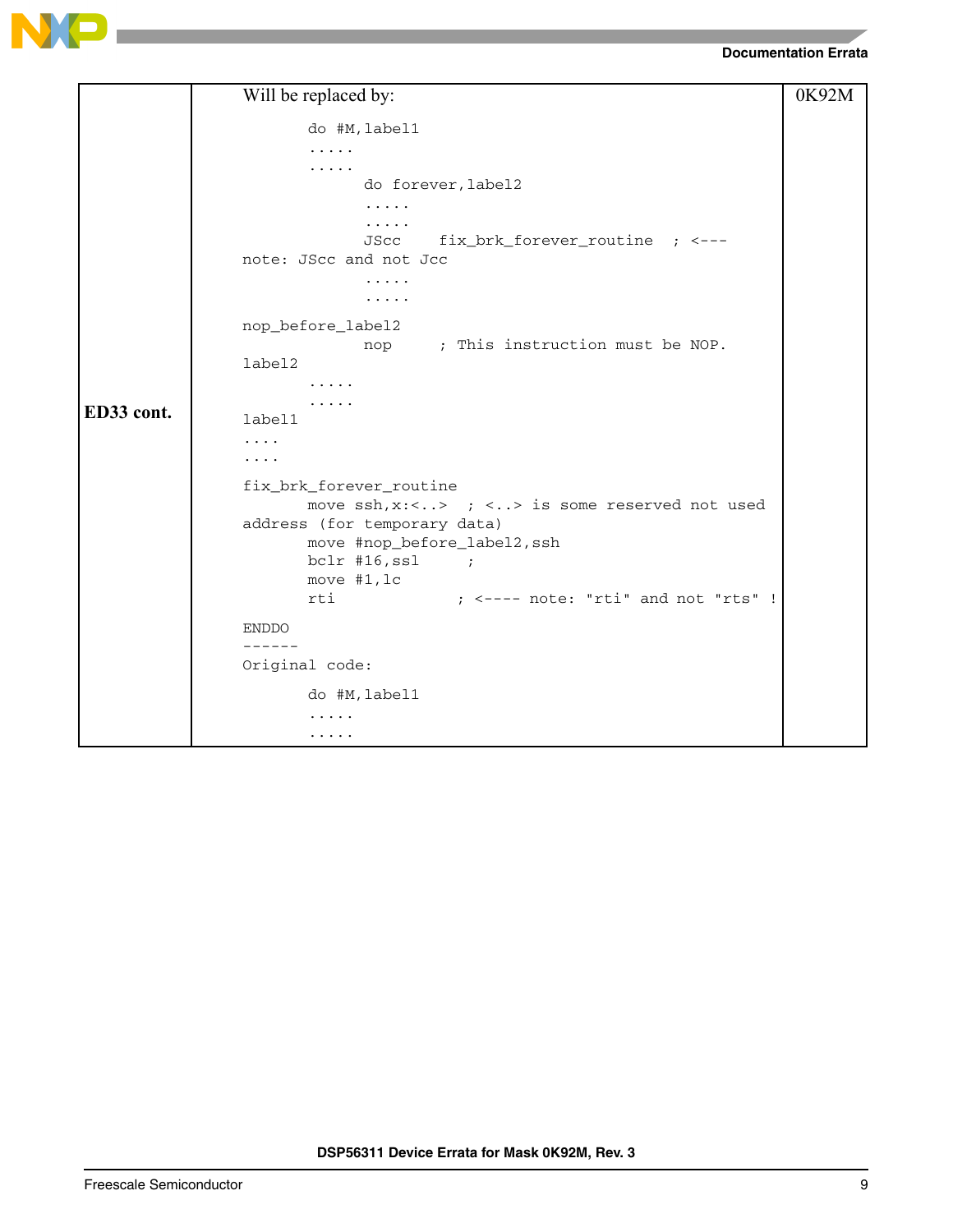

```
ED33 cont.
                   do forever,label2
                   .....
                    .....
                   ENDDO
                   .....
                   .....
      label2
                   .....
                    .....
      label1
      Will be replaced by:
             do #M,label1
             .....
             .....
                   do forever,label2
                   .....
                   .....
                   JSR fix_enddo_routine ; <--- note: 
     JSR and not JMP
     nop_after_jmp
             NOP ; This instruction should be NOP
             .....
             .....
      label2
             .....
             .....
      label1
      ....
      ....
      fix_enddo_routine
                   nop
                   move #1,lc
                   bclr #16,ssl
                   move #nop_after_jmp,la
                   rti ; <--- note: "rti" and not "rts"
Pertains to: DSP56300 Family Manual, Section B-4.2, "General Do Restrictions."
                                                                    0K92M
```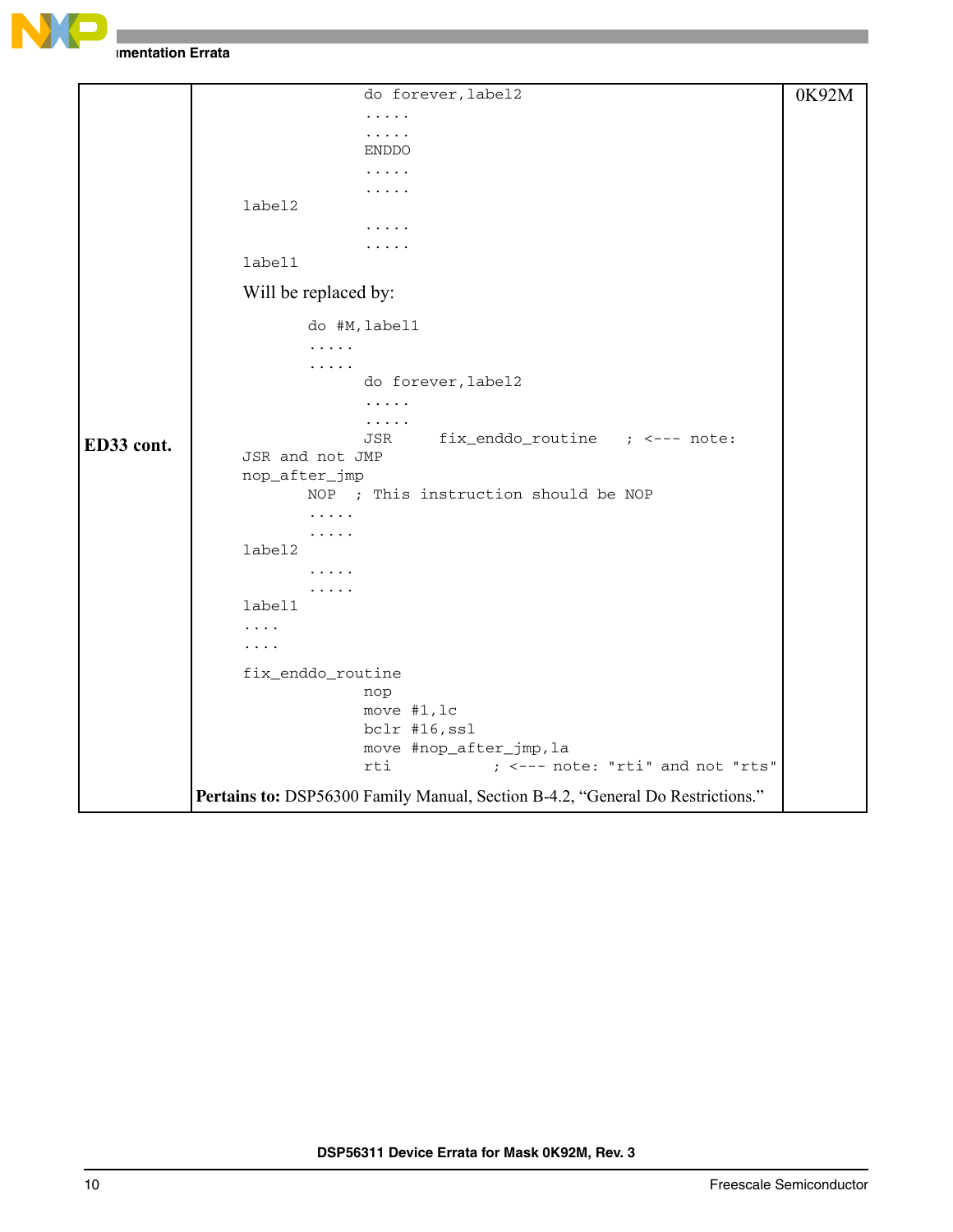

|             | Description (added 1/5/99; identified as a Documentation errata 2/1/99):                                                                                                                                                                                                                                                                                                                                 | 0K92M |
|-------------|----------------------------------------------------------------------------------------------------------------------------------------------------------------------------------------------------------------------------------------------------------------------------------------------------------------------------------------------------------------------------------------------------------|-------|
|             | When stack extension is enabled, the read result from stack may be improper if two<br>previous executed instructions cause sequential read and write operations with SSH.<br>Two cases are possible:                                                                                                                                                                                                     |       |
|             | Case 1:                                                                                                                                                                                                                                                                                                                                                                                                  |       |
|             | For the first executed instruction: move from SSH or bit manipulation on SSH (i.e.<br>jelr, brelr, jset, brset, btst, bsset, jsset, bselr, jselr).                                                                                                                                                                                                                                                       |       |
|             | For the second executed instruction: move to SSH or bit manipulation on SSH (i.e.<br>jsr, bsr, jscc, bscc).                                                                                                                                                                                                                                                                                              |       |
| <b>ED34</b> | For the third executed instruction: an SSL or SSH read from the stack result may be<br>improper - move from SSH or SSL or bit manipulation on SSH or SSL (i.e., bset,<br>belr, behg, jelr, brelr, jset, brset, btst, bsset, jsset, bselr, jselr).                                                                                                                                                        |       |
|             | Workaround:                                                                                                                                                                                                                                                                                                                                                                                              |       |
|             | Add two NOP instructions before the third executed instruction.                                                                                                                                                                                                                                                                                                                                          |       |
|             | Case 2:                                                                                                                                                                                                                                                                                                                                                                                                  |       |
|             | For the first executed instruction: bit manipulation on SSH (i.e. bset, bclr, bchg).                                                                                                                                                                                                                                                                                                                     |       |
|             | For the second executed instruction: an SSL or SSH read from the stack result may be<br>improper - move from SSH or SSL or bit manipulation on SSH or SSL (i.e., bset,<br>belr, behg, jelr, brelr, jset, brset, btst, bsset, jsset, bselr, jselr).                                                                                                                                                       |       |
|             | Workaround: Add two NOP instructions before the second executed instruction.                                                                                                                                                                                                                                                                                                                             |       |
|             | Pertains to: DSP56300 Family Manual, Appendix B, add a new section called<br>"Stack Extension Enable Restrictions." Cover all cases. Also, in Section 6.3.11.15,<br>add a cross reference to this new section.                                                                                                                                                                                           |       |
|             | Description (added 7/14/99):                                                                                                                                                                                                                                                                                                                                                                             | 0K92M |
| <b>ED38</b> | If Port A is used for external accesses, the BAT bits in the AAR3-0 registers must be<br>initialized to the SRAM access type (i.e. $BAT = 01$ ) or to the DRAM access type (i.e.<br>$BAT = 10$ ). To ensure proper operation of Port A, this initialization must occur even<br>for an AAR register that is not used during any Port A access. Note that at reset, the<br>BAT bits are initialized to 00. |       |
|             | Pertains to: DSP56300 Family Manual, Port A Chapter (Chapter 9 in Revision 2),<br>description of the BAT $[1 - 0]$ bits in the AAR3 - AAR0 registers. Also pertains to the<br>core chapter in device-specific user's manuals that include a description of the AAR3<br>- AAR0 registers with bit definitions (usually Chapter 4).                                                                        |       |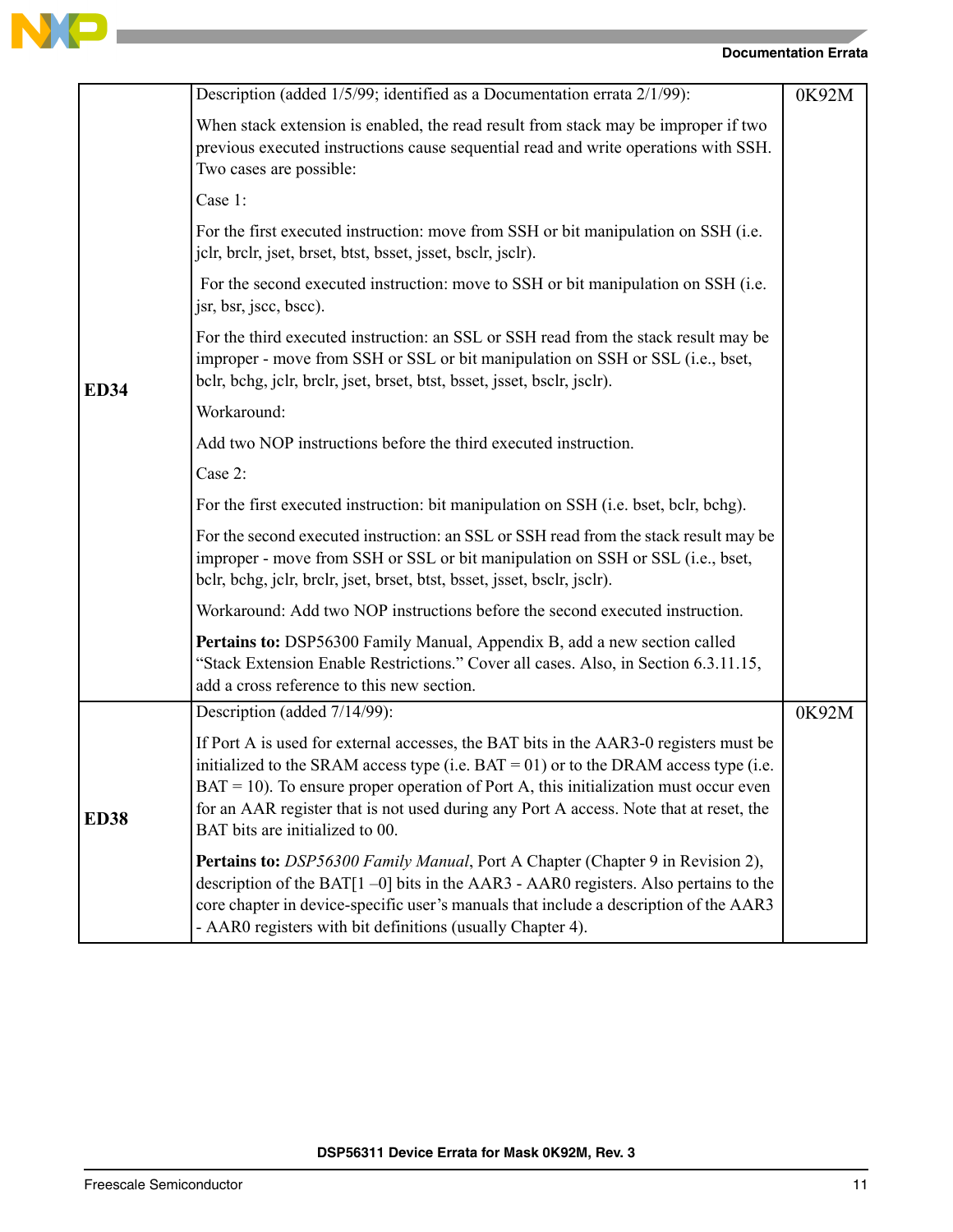

|             | Description (added 11/11/99):                                                                                                                                                                                                                                                                                                                                                                                                                                        | 0K92M |
|-------------|----------------------------------------------------------------------------------------------------------------------------------------------------------------------------------------------------------------------------------------------------------------------------------------------------------------------------------------------------------------------------------------------------------------------------------------------------------------------|-------|
|             | When an instruction with all the following conditions follows a repeat instruction,<br>then the last move will be corrupted.:                                                                                                                                                                                                                                                                                                                                        |       |
|             | The repeated instruction is from external memory.<br>1.                                                                                                                                                                                                                                                                                                                                                                                                              |       |
|             | The repeated instruction is a DALU instruction that includes 2 DAL reg-<br>2.<br>isters, one as a source, and one as destination (e.g. tfr, add).                                                                                                                                                                                                                                                                                                                    |       |
|             | <b>3.</b> The repeated instruction has a double move in parallel to the DALU<br>instruction: one move's source is the destination of the DALU instruction<br>(causing a DALU interlock); the other move's destination is the source of<br>the DALU instruction.                                                                                                                                                                                                      |       |
|             | Example:                                                                                                                                                                                                                                                                                                                                                                                                                                                             |       |
|             | rep #number                                                                                                                                                                                                                                                                                                                                                                                                                                                          |       |
|             | tfr x0,a $x(r0)+,x0$ a,y0; This instruction is from external memory<br>$\left  \frac{1}{2} \right $ -----------> This is condition 3 second part.<br> ---------> This is condition 3, first part - DALU interlock                                                                                                                                                                                                                                                    |       |
| <b>ED40</b> | In this example, the second iteration before the last, the " $x(r0) + x0$ " doesn't happen.<br>On the first iteration before the last, the X0 register is fixed with the " $x(r0) + x0$ ", but<br>the "tfr $x0$ , $a$ " gets the wrong value from the previous iteration's $X0$ . Thus, at the last<br>iteration the A register is fixed with "tfr $x0$ , $a$ ", but the " $a$ , $y0$ " transfers the wrong<br>value from the previous iteration's A register to Y0. |       |
|             | Workaround:                                                                                                                                                                                                                                                                                                                                                                                                                                                          |       |
|             | 1. Use the DO instruction instead; mask any necessary interrupts before the<br>DO.                                                                                                                                                                                                                                                                                                                                                                                   |       |
|             | Run the REP instructions from internal memory.<br>2.                                                                                                                                                                                                                                                                                                                                                                                                                 |       |
|             | Don't make DALU interlocks in the repeated instruction. After the repeat<br>3.<br>make the move. In the example above, all the "move a,y0" are redundant<br>so it can be done in the next instruction:                                                                                                                                                                                                                                                               |       |
|             | rep #number<br>tfr x0,a<br>$x(r0) + x0$<br>move a, y0                                                                                                                                                                                                                                                                                                                                                                                                                |       |
|             | If no interrupts before the move is a must, mask the interrupts before the REP.<br>Pertains to: DSP56300 Family Manual, Rev. 2, Section A.3, "Instruction Sequence<br>Restrictions."                                                                                                                                                                                                                                                                                 |       |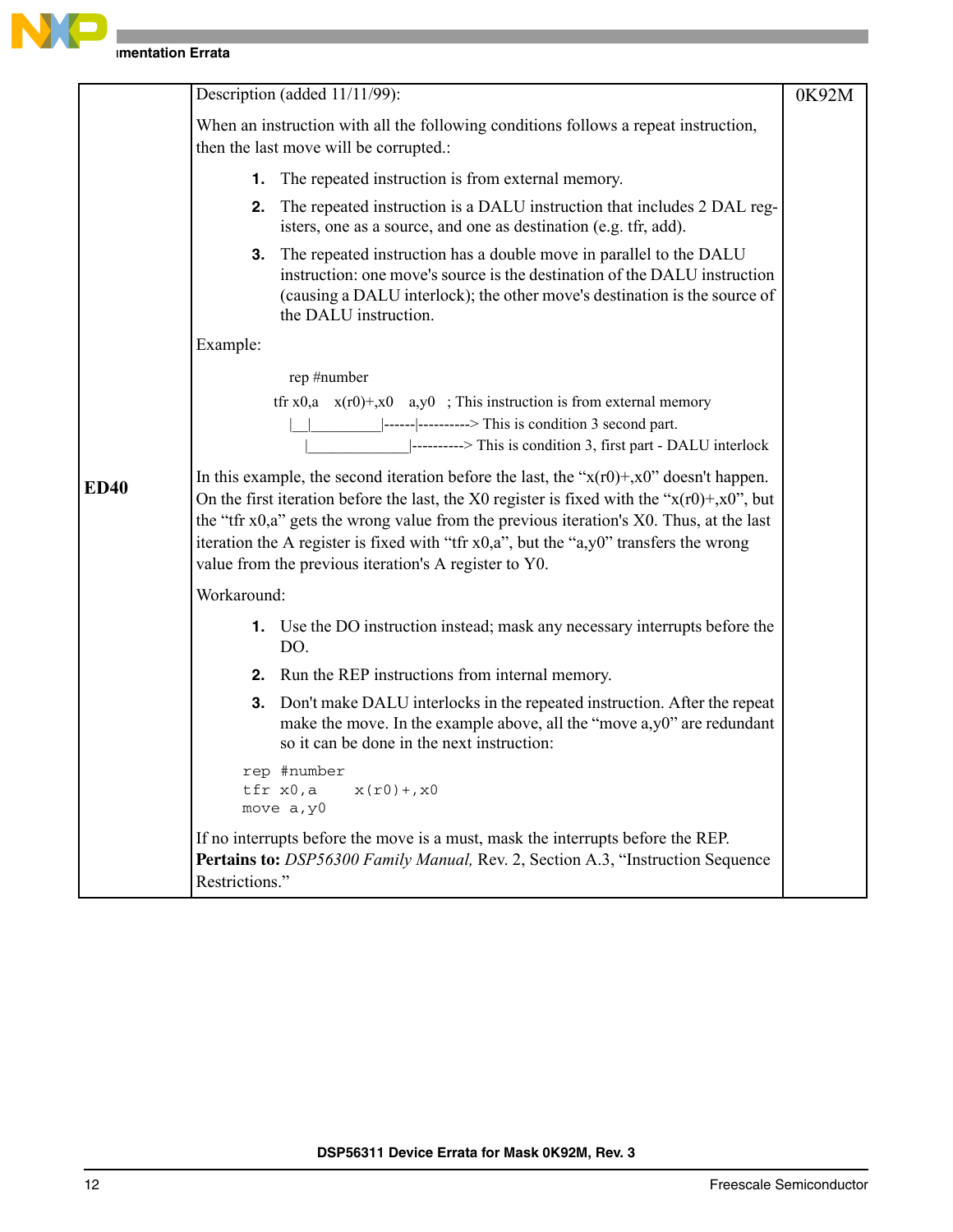

**Contract Contract Contract Contract** 

## **Documentation Errata**

|             | Description (added on 3/22/2000)                                                                                                                                                                                                                                                                                                                                                                                     | 0K92M |
|-------------|----------------------------------------------------------------------------------------------------------------------------------------------------------------------------------------------------------------------------------------------------------------------------------------------------------------------------------------------------------------------------------------------------------------------|-------|
|             | Revised 10/29/2004.                                                                                                                                                                                                                                                                                                                                                                                                  |       |
| <b>ED42</b> | When the device is operating in a mode in which DE is not cleared at the end of the<br>block transfer ( $DTM = 100$ or 101), the DMA end-of-block-transfer interrupt may<br>not be latched when the external bus arbitration controller asserts the bus grant/BG<br>pin. This causes the end-of-block-transfer interrupt to be lost.                                                                                 |       |
|             | <b>Pertains to:</b>                                                                                                                                                                                                                                                                                                                                                                                                  |       |
|             | DSP56300 Family Manual, Rev. 2, Section 10.4.1.2, "End-of-Block-Transfer<br>Interrupt." Also, Section 10.5.3.5, "DMA Control Registers (DCR[5-0]," discussion<br>of bits $21 - 19$ (DTM bits).                                                                                                                                                                                                                       |       |
|             | Description (added on 7/6/2000)                                                                                                                                                                                                                                                                                                                                                                                      | 0K92M |
| <b>ED43</b> | Two HI08 registers, the Host Command Vector Register (HCVR) and the Host<br>Interrupt Vector Register (HIVR), do not have a known value at reset. That is, their<br>initial value after reset is unknown.                                                                                                                                                                                                            |       |
|             | Workaround: In order to use these registers, the user must write a value to these<br>registers.                                                                                                                                                                                                                                                                                                                      |       |
|             | Pertains to:                                                                                                                                                                                                                                                                                                                                                                                                         |       |
|             | Description (added 3/31/2001):                                                                                                                                                                                                                                                                                                                                                                                       | 0K92M |
|             | When used with MS=1, a very small fraction of devices may seem to have bad<br>memory bits, although the problem is actually with the busses used in the switch<br>mode and/or the logic that enables them. This impacts all mask revisions of the<br>DSP56311. When used with MS=0, this problem is not present.                                                                                                     |       |
| <b>ED44</b> | Diagnostic: With the mode set for maximum program memory, write and read both<br>1's and 0's to each bit of extended program memory. Repeat the process via both core<br>and DMA accesses. If possible, the screen should be performed at the highest<br>temperature and lowest voltage the parts will see in the application. If high<br>temperature testing is difficult, the following procedure can be followed: |       |
|             | 1. run the test at room temperature, 10 MHz, and 1.9V                                                                                                                                                                                                                                                                                                                                                                |       |
|             | run the test at room temperature, (Fmax $+$ 6) MHz, and 1.7V<br>2.                                                                                                                                                                                                                                                                                                                                                   |       |
|             | confirm any failures at spec temperature, speed and voltage<br>3.                                                                                                                                                                                                                                                                                                                                                    |       |
|             | Workaround: The production test program has been modified to address the issue.<br>This test has been run on all material with date codes of WW10, 2001 and later, and<br>for all material with a drypack seal date of March 8, 2001 or later.                                                                                                                                                                       |       |
|             | Description: (added 1/19/2002):                                                                                                                                                                                                                                                                                                                                                                                      | 0K92M |
|             | Reclassified from ES135 to ED47 (spec change) on 5/9/2002:                                                                                                                                                                                                                                                                                                                                                           |       |
| <b>ED47</b> | When DMA line-by-line block transfers are used with the EFCOP to perform IIR<br>filtering with two or fewer IIR coefficients, the first output of the IIR filter is lost.<br>The rest of the outputs are shifted and inaccurate.                                                                                                                                                                                     |       |
|             | Workaround: Instead of DMA line-by-line block transfers, use DMA word-by-word<br>block transfers.                                                                                                                                                                                                                                                                                                                    |       |

**DSP56311 Device Errata for Mask 0K92M, Rev. 3**